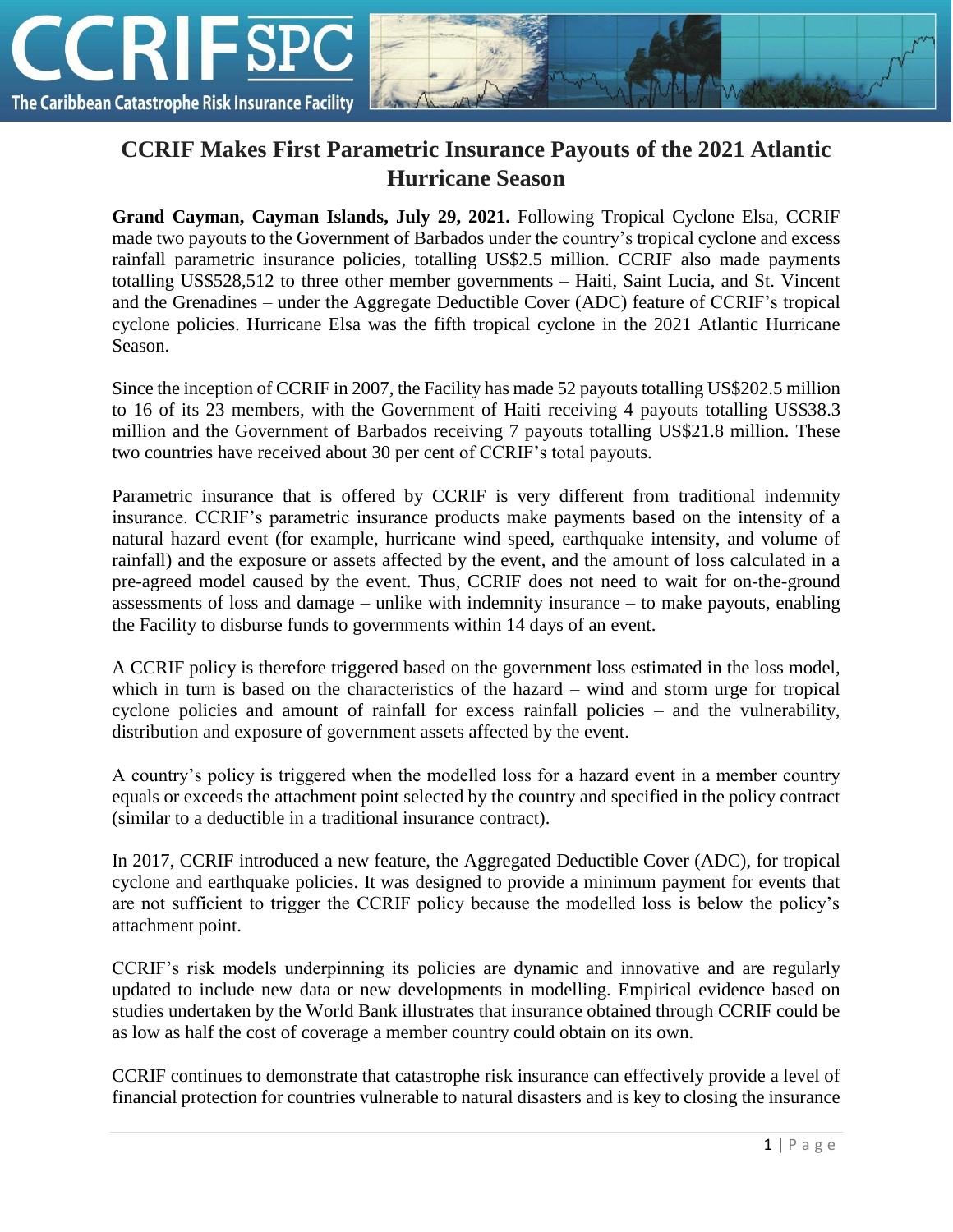penetration gap. CCRIF represents a cost-effective way to pre-finance short-term liquidity to begin recovery efforts for an individual government after a catastrophic event, thereby filling the gap between immediate response aid and long-term redevelopment. Over the years, assessments have shown that about 3 million persons have benefitted from CCRIF payouts in the Caribbean and Central America. Use of payouts over the years has included providing food, shelter and medicine for affected persons; stabilizing drinking water plants; providing building materials for persons to repair their homes; repairing critical infrastructure such as roads, bridges and schools; and support for the agriculture sector, among others.

Although CCRIF acts as a security blanket for countries, it was not designed to cover all losses on the ground as a result of a catastrophe. It is instead meant to ensure that there is some measure of quick liquidity available to governments as additional resources are mobilized to assist with the longer-term recovery and redevelopment processes. CCRIF is therefore designed to provide quick liquidity to allow governments to support the most vulnerable in their population immediately after a natural disaster; reduce budget volatility; and offer diverse products for both a range of perils and economic sectors and industries that are not readily available in traditional insurance markets.

## **About CCRIF SPC:**

CCRIF SPC is a segregated portfolio company, owned, operated and registered in the Caribbean. It limits the financial impact of catastrophic hurricanes, earthquakes and excess rainfall events to Caribbean and Central American governments by quickly providing short-term liquidity when a parametric insurance policy is triggered. It is the world's first regional fund utilising parametric insurance, giving member governments the unique opportunity to purchase earthquake, hurricane and excess rainfall catastrophe coverage with lowest-possible pricing. CCRIF was developed under the technical leadership of the World Bank and with a grant from the Government of Japan. It was capitalized through contributions to a Multi-Donor Trust Fund (MDTF) by the Government of Canada, the European Union, the World Bank, the governments of the UK and France, the Caribbean Development Bank and the governments of Ireland and Bermuda, as well as through membership fees paid by participating governments. In 2014, a second MDTF was established by the World Bank to support the development of CCRIF SPC's new products for current and potential members and facilitate the entry of Central American countries and additional Caribbean countries. The MDTF currently channels funds from various donors, including: Canada, through Global Affairs Canada; the United States, through the Department of the Treasury; the European Union, through the European Commission, and Germany, through the Federal Ministry for Economic Cooperation and Development and KfW. Additional financing has been provided by the Caribbean Development Bank, with resources provided by Mexico; the Government of Ireland; and the European Union through its Regional Resilience Building Facility managed by the Global Facility for Disaster Reduction and Recovery (GFDRR) and The World Bank.

For more information about CCRIF SPC: Website: [www.ccrif.org](http://www.ccrif.org/) | Email:  $\frac{p}{\omega}$ ccrif.org |

## **Engage With Us:**  $\theta$  $\mathfrak{C}$ ິທິ  $\bigodot$